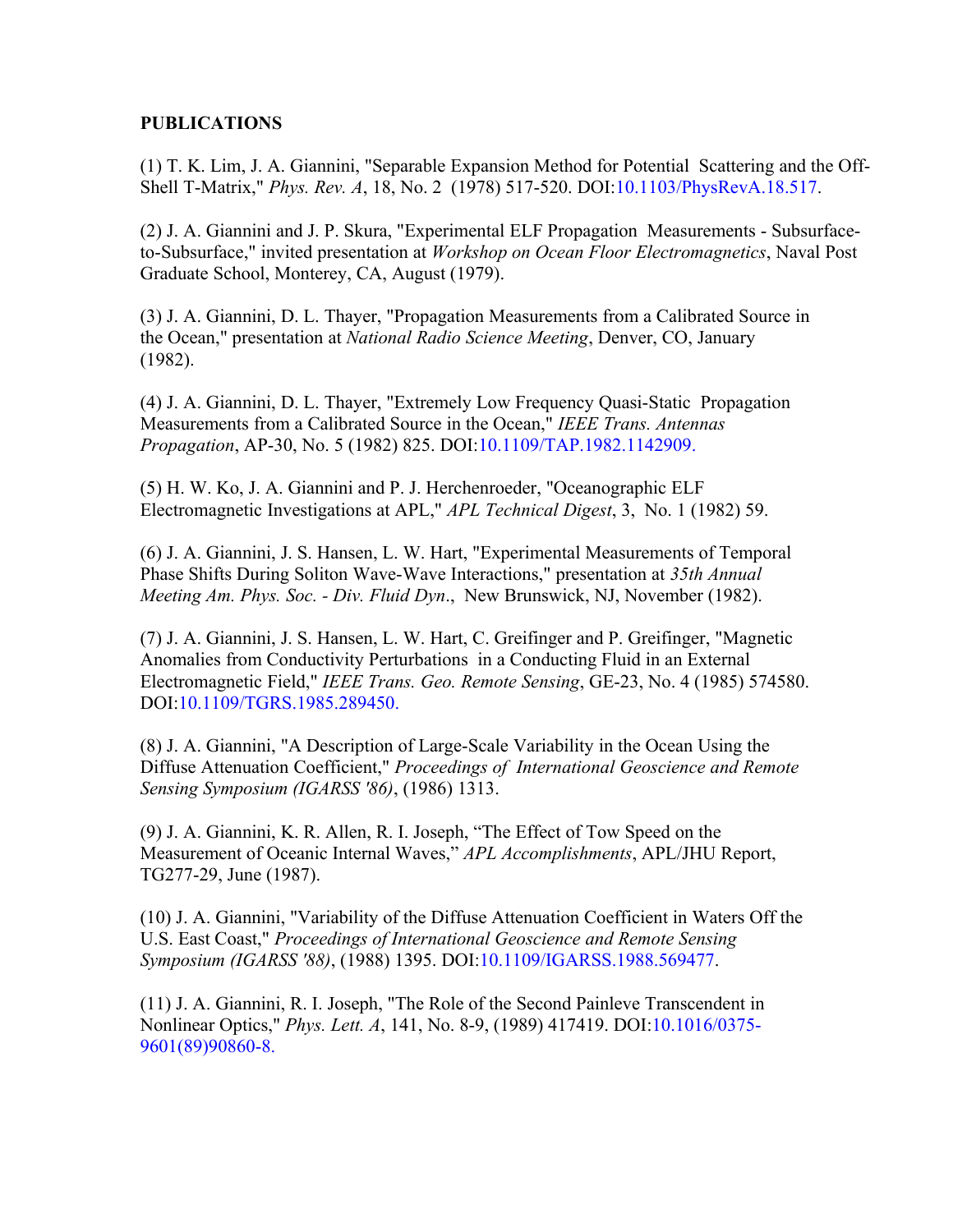(12) J. A. Giannini and R. I. Joseph, "The Propagation of Bright and Dark Solitons in Lossy Optical Fibers," *IEEE J. Quantum Elec.*, 26, (1990) 2109-2114. DOI:10.1109/3.64346.

(13) P. Y. Bely, M. Nein, D. Korsch, S. Johnson, K. M. Chua, K. Peacock, J. C. Ray, C. C. Kilgus, J. A. Giannini, T. E. Strikwerda, and T. B. Coughlin, "The Large Lunar Telescope," presentation at *Space '90*, Albuquerque, NM, April (1990).

(14) K. Peacock, J. A. Giannini, C. C. Kilgus, P. Y. Bely, B. S. May, S. A. Cooper, G. H. Schlimn, C. Sounder, K. Ormond and E. Cheek, "The 4-Meter Lunar Engineering Telescope," presentation at *International Society for Optical Engineering (SPIE) Workshop on Astronomical Telescopes and Instruments*, Orlando, Fl, April (1991). DOI:10.1117/12.46721.

(15) J. A. Giannini, "The Propagation of Bright and Dark, Spatial and Temporal Solitons in Nonlinear Optical Materials," Doctoral Dissertation, Johns Hopkins University, (1991) 112 pages.

(16) J. A. Giannini and R. I. Joseph, "Propagation in Cylindrically Symmetric Two-Dimensional Nonlinear Media," *Phys. Lett. A*., 160 (1991) 363-366. DOI:10.1016/0375- 9601(91)90666-V.

(17) J. A. Giannini, "The Second Painleve Transcendent and Nonlinear Optical Propagation," presentation at *APL Symposium on Research and Development*, Johns Hopkins University/Applied Physics Laboratory, Laurel, MD, November (1991).

(18) J. A. Giannini, C. C. Kilgus and E. L. Reynolds, "A Compact Radar Altimeter Satellite for Monitoring Global Climate Change," *Proceedings of the 6th Annual AIAA/USU Conference on Small Satellites*," Logan, Utah, September (1992).

(19) J. L. Finkelstein, V. E. Noble, C. C. Kilgus and J. A. Giannini, "Mesoscale and Basin Scale Sea Surface Topography with the Navy GEOSAT Follow-On Radar Altimeter Satellite Mission," presentation at *American Geophysical Union Fall Meeting*, San Francisco, CA, December (1992).

(20) G. S. Hayne, D. W. Hancock III, C. L. Purdy, L. C. Rossi, P. C. Marth, C. C. Kilgus, J. A. Perschy, V. Bhatnagar, J. R. Jensen, J. A. Giannini and J. L. MacArthur, "NASA Radar Altimeter Post Launch Performance," presentation at *TOPEX Validation Workshop*, Jet Propulsion Laboratory, Pasadena, CA, February (1993).

(21) J. A. Giannini and R. I. Joseph, Correction to "The Propagation of Bright and Dark Solitons in Lossy Optical Fibers," *IEEE J. Quantum Elec.*, 29, (1993) 1239. DOI:10.1109/3.64346.

(22) J. L. Finkelstein, V. E. Noble, C. C. Kilgus and J. A. Giannini, "Operational Monitoring of the Ocean; The Navy GEOSAT Follow-On Radar Altimeter Satellites,"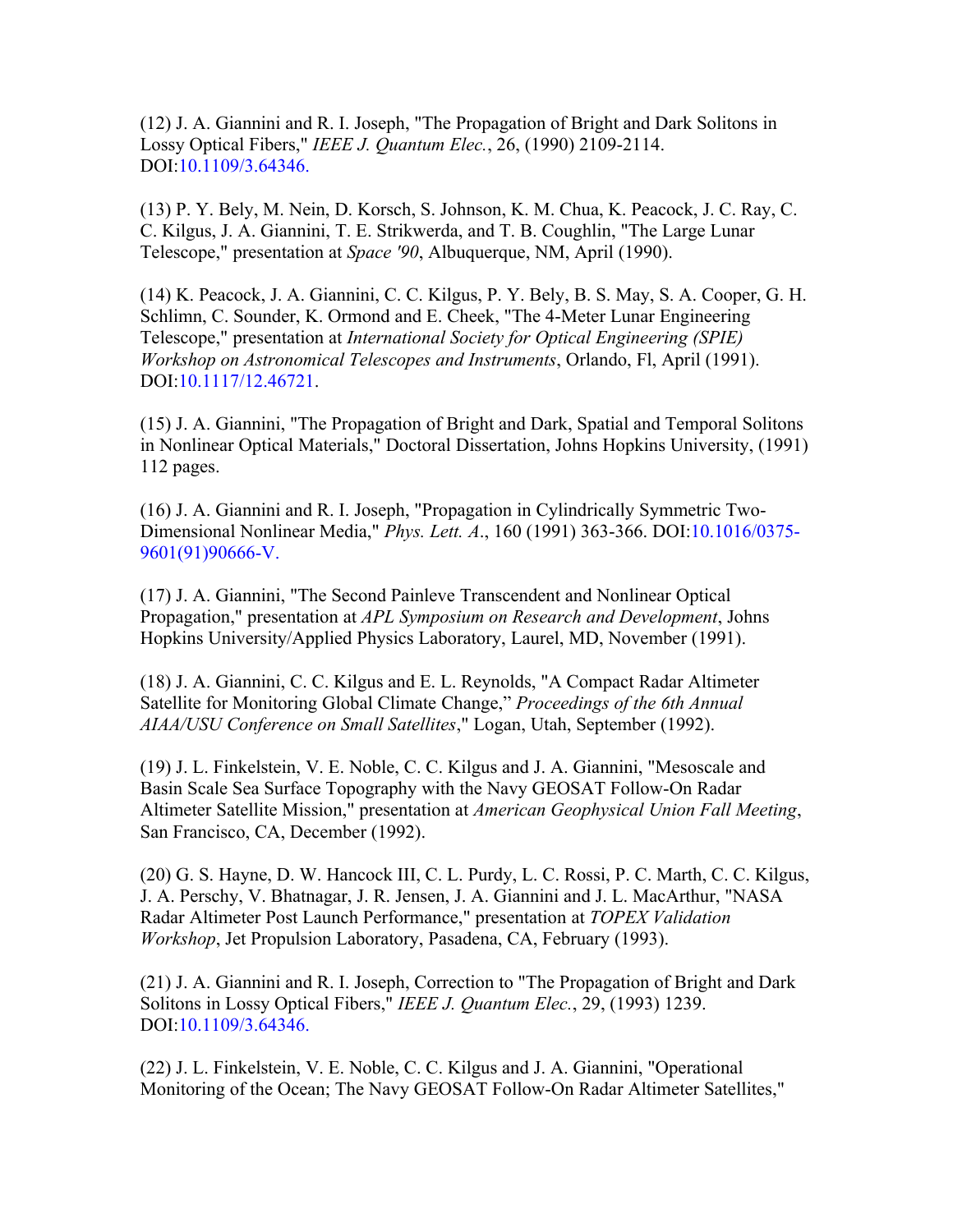presentation at *American Geophysical Union Spring Meeting*, Baltimore, MD, May (1993).

(23) J. J. Suter, J. C. Poret, M. Rosen, J. A. Giannini, V. Bhatnagar and C. C. Kilgus, "Space Qualified Fiber Optic Link for Radar Altimeter Applications," presentation at *SPIE International Symposium on Optical Engineering and Photonics in Aerospace Science and Sensing*, Orlando, FL, May (1993). DOI:10.1117/12.156587.

(24) J. A. Giannini, B. Beckley, D. Bilitza, W. Schreiner, L. Choy, M. Singh, C. J. Koblinsky and G. S. Hayne, "Correcting for Ionospheric Delay in Altimeter Height Measurements with Models," presentation at *Utilization of Geosat Follow-On Data Meeting*, Johns Hopkins University/Applied Physics Laboratory, Laurel, MD, May (1993).

(25) J. A. Giannini, C. C. Kilgus, J. Wagner, P. Shull and R. Schwartz, "Biosensor for Automated Biomedicine in Space," presentation at *2nd APL Symposium on Research and Development*, Johns Hopkins University/Applied Physics Laboratory, Laurel, MD, November (1993).

(26) V. Bhatnagar, J. C. Poret, J. J. Suter, J. A. Giannini, W. J. Ravich, "A Fiber-optic Ranging System for Endoscopes," presentation at *2nd APL Symposium on Research and Development*, Johns Hopkins University/Applied Physics Laboratory, Laurel, MD, November (1993).

(27) V. Bhatnagar, J. C. Poret, J. J. Suter, J. A. Giannini, W. J. Ravich, "Quantitative Size Measurement of Features Viewed Through a Video Endoscope," presentation at *SPIE International Symposium on Biomedical Optics*, Orlando, FL, January (1994). DOI:10.1117/12.180712.

(28) J. A. Giannini, "Fuzzy Logic Adjustment of an Ionospheric Feature Model," *Proceedings of the Ionospheric Workshop at University of Colorado Center for Astrodynamics Research*, January (1994).

(29) J. A. Giannini, "Geosat Follow-On Data Validation Collaboration," Official Program Website, Internet World Wide Web Publication at URL: http://gfo.bmpcoe.org, May (1995).

(30) J. A. Giannini and C. C. Kilgus, "A Fuzzy Logic Correction for the IRI90 Climatologic Ionospheric Model", presentation at *3nd APL Symposium on Research and Development*, Johns Hopkins University/Applied Physics Laboratory, Laurel, MD, November (1995).

(31) J. A. Giannini, "GFO Data Validation Using Internet Audio/Graphics Conferencing and World Wide Web Collaborations" presentation at *3nd APL Symposium on Research and Development*, Johns Hopkins University/Applied Physics Laboratory, Laurel, MD, November (1995).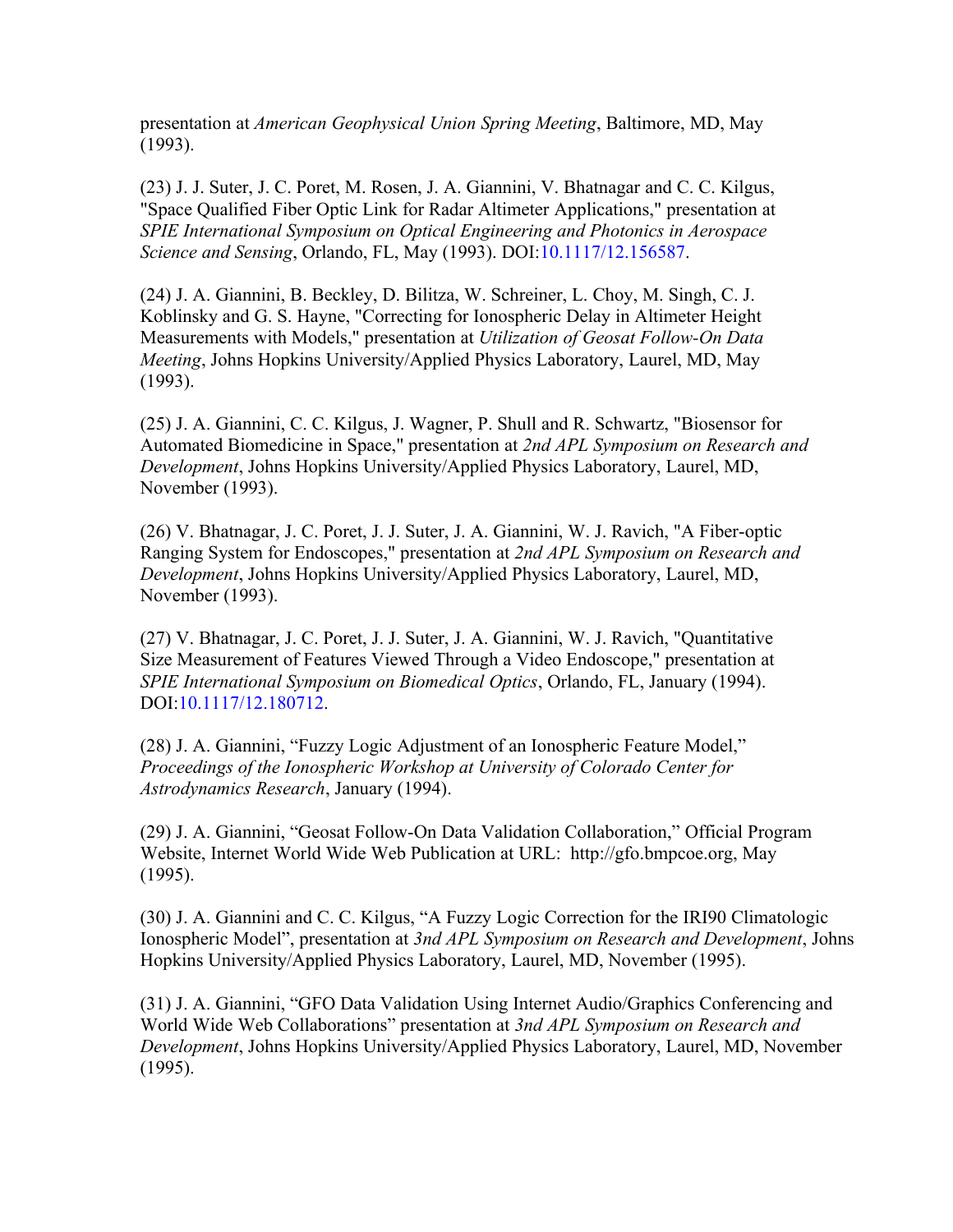(32) J. A. Giannini, C. C. Kilgus and J. D. Mathews, "A Fuzzy Logic Technique for Correcting Ionospheric Models with PS Data", presented at *American Geophysical Union Spring Meeting*, Baltimore, MD, May (1996).

(33) J. L. Finkelstein, P. J. Weigand, J. A. Giannini and C. C. Kilgus, "Marine Topography Measurements with the Navy GEOSAT Follow-On (GFO) Satellite," presented at *American Geophysical Union Spring Meeting*, Baltimore, MD, May (1996).

(34) J. A. Giannini and C. C. Kilgus, "Fuzzy Logic Technique for Correcting Climate Ionospheric Models," *IEEE Trans. Geosci. Remote Sensing*, GE-35, No. 2 (1997) 470-474. DOI:10.1109/36.563287.

(35) A. A. Silivre, J. A. Giannini, C. C. Kilgus and J. L. Finkelstein, "Java-based Internet Collaboration on Data Validation for the Navy GEOSAT Follow-On Satellite," presented at American Geophysical Union Spring Meeting, Baltimore, MD, May (1997).

(36) L. F. Myers, M. Lovette, C. C. Kilgus, J. A. Giannini, D. C. Swanson, K. Reichard, M. Mahon and D. Mast," A Java-Based Information System for Wayside Sensing and Control," presented at *ASME/IEEE Joint Railroad Conference*, Philadelphia, PA, April (1998).

(37) J. A. Giannini, *The Revised Ancient biblical and Mid-East Chronology (RABMEC) Timeline*, Internet World Wide Web Publication at URL: **[http://jagnetbooks.org/TTGD/ttgd\\_table\\_of\\_contents.html](TTGD/ttgd_table_of_contents.html)**, January (2010).

(38) J. A. Giannini, *The Fractal Rings And Composite Elementary Particles (FRACEP) Model*, Internet World Wide Web Publication at URL: **[http://jagnetbooks.org/RM\\_model/rm\\_table\\_of\\_contents.html](RM_model/rm_table_of_contents.htm)**, June (2012).

(39) J. A. Giannini, "The Fractal Rings And Composite Elementary Particles (FRACEP): A Picture of Composite Standard Model Fundamental Particles," presented at *APS - Division of Particles and Fields Conference - Bulletin of the American Physical Society* Vol. 61, No. 6, Session T1.031, Salt Lake City, UT, April 2016. *ResearchGate* #315496365, (2017) 19 pages.

(40) J. A. Giannini, "THE UNIFIED FRACEP POTENTIAL: For Positive and Negative Mass Sources at All Scales Part b: the negative mass behavior (update 7/18/18)" *ResearchGate* #326881827, (2018) 9 pages.

(41) J. A. Giannini, "THE UNIFIED FRACEP POTENTIAL: For Positive and Negative Mass Sources at All Scales Part c: the fundamental scale" *ResearchGate* #327681038, (2018) 8 pages.

(42) J. A. Giannini, "Feasibility of Constructing a Unified Positive and Negative Mass Potential**,"** *International J. Mod. Theor. Phys*., 8(1) (2019) 1-16. ISSN: 2169-7425.

(43) J. A. Giannini, "Dual-Time Concept and Mythology Illuminate Intersection of Science and Religion,**"** *International J. Mod. Social Sciences*, 8(1) (2019) 42-62. ISSN: 2169-9917.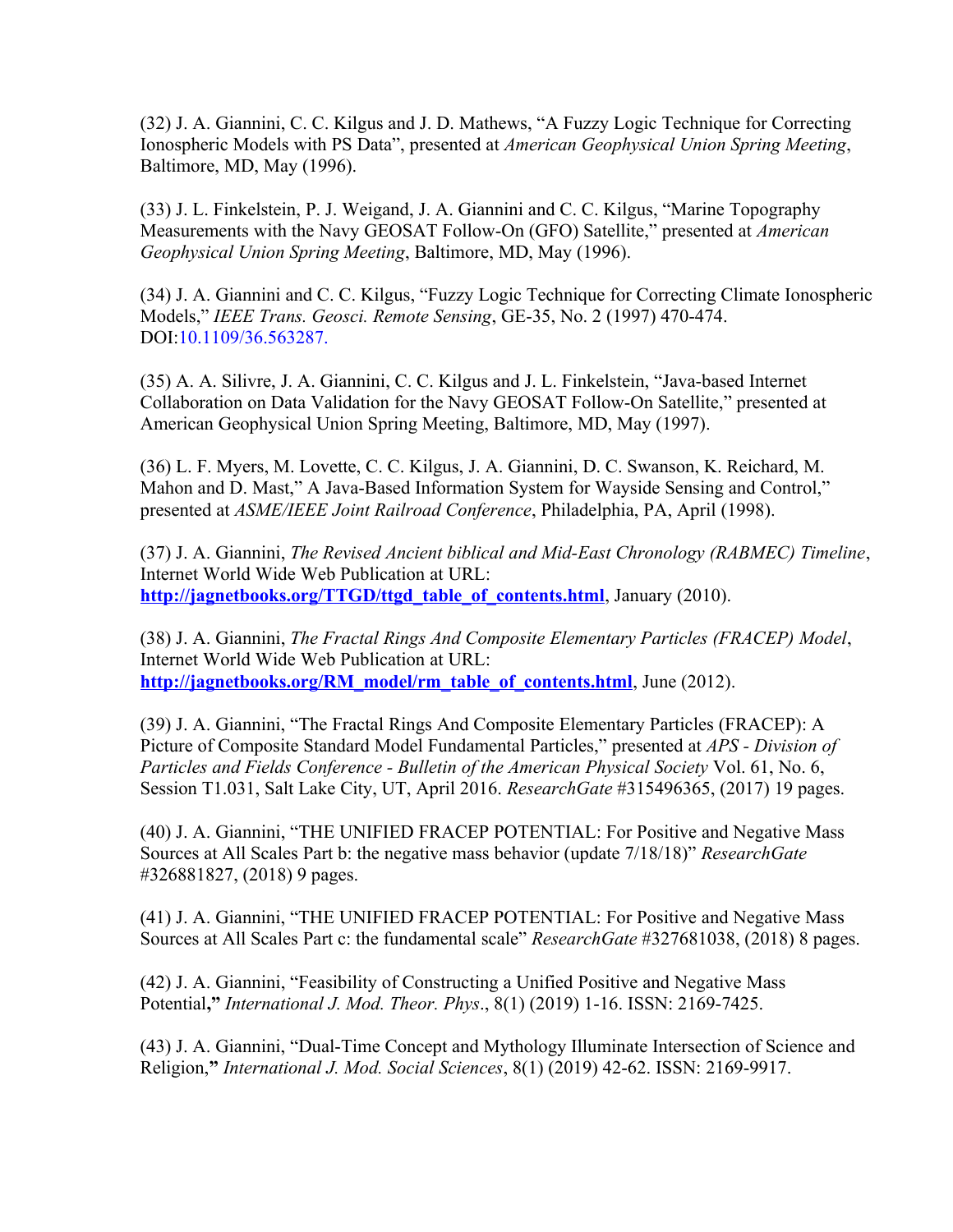(44) J. A. Giannini, "Fractal Composite Quarks and Leptons with Positive and Negative Mass Components," *International J. Mod. Theor. Phys*., 8(1) (2019) 41-63. ISSN: 2169-7425.

(45) J. A. Giannini, "A Brief Survey of the Standard Model of Particle Physics: the Database for FRACEP", *ResearchGate* #335967319, May (2019) 10 pages.

(46) J. A. Giannini, "Brief Survey of Quantum Models and Possible Negative Mass Solutions," *ResearchGate* #349255496, (2021) 20 pages.

(47) J. A. Giannini, "A Complex Unified All-scale Potential for Positive and Negative Mass ," presented at *APS - "Quarks to Cosmos (Q2C)" Meeting - Bulletin of the American Physical Society*, Paper KP01.00076, April 2021. *ResearchGate* #353273843, (2021) 20 pages.

(48) J. A. Giannini, "Catastrophic Geological Event Illuminates Egyptian Kings List Anno Mundi Reference," E*uropean Journal of Applied Sciences*, 9(6) (2021) 89-101. DOI:10.14738/aivp.96.11189.

(49) J. A. Giannini, "Selected Mid-East Myths Provide Basis For Common Origin Myth Reconstruction," *ResearchGate* #356788409, December (2021) 23 pages.

(50) J. A. Giannini, "Mid-East Cultures with Common Roots Imply Reconstructed Common Origin Myth," *European Journal of Applied Sciences*, 9(6) (2021) 440-452. DOI:10.14738/aivp.96.11386.